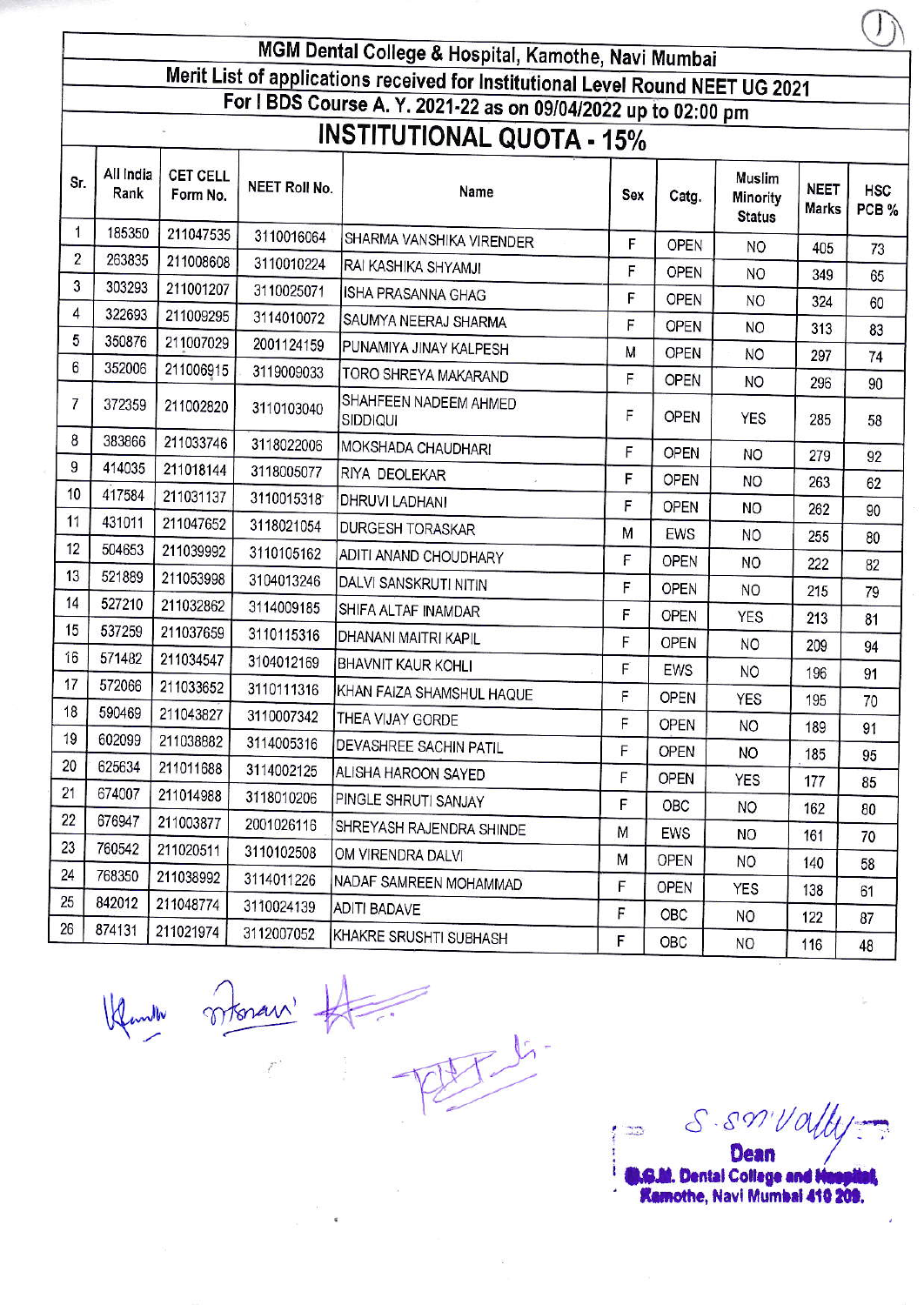|     |                                  |                      |                      | MGM Dental College & Hospital, Kamothe, Navi Mumbai           |            |                                                   |                             |                     |             |                      |
|-----|----------------------------------|----------------------|----------------------|---------------------------------------------------------------|------------|---------------------------------------------------|-----------------------------|---------------------|-------------|----------------------|
|     |                                  |                      |                      | 1st Selection List for Institutional Level Round NEET UG 2021 |            |                                                   |                             |                     |             |                      |
|     |                                  |                      |                      | For I BDS Course A. Y. 2021-22 as on 09/04/2022               |            |                                                   |                             |                     |             |                      |
|     | <b>INSTITUTIONAL QUOTA - 15%</b> |                      |                      |                                                               |            |                                                   |                             |                     |             |                      |
| Sr. | All India<br>Rank                | CET CELL<br>Form No. | <b>NEET Roll No.</b> | Name                                                          | <b>Sex</b> | <b>Muslim</b><br><b>Minority</b><br><b>Status</b> | <b>NEET</b><br><b>Marks</b> | <b>HSC</b><br>PCB % | Catg.       | Quota                |
| 1   | 185350                           | 211047535            | 3110016064           | SHARMA VANSHIKA VIRENDER                                      | F          | NO                                                | 405                         | 73                  | <b>OPEN</b> |                      |
| 2   | 263835                           | 211008608            | 3110010224           | RAI KASHIKA SHYAMJI                                           | F          | NO.                                               | 349                         | 65                  | <b>OPEN</b> | <b>INSTITUTIONAL</b> |
| 3   | 303293                           | 211001207            | 3110025071           | <b>ISHA PRASANNA GHAG</b>                                     | F          | NO                                                | 324                         | 60                  | <b>OPEN</b> | <b>INSTITUTIONAL</b> |
| 4   | 322693                           | 211009295            | 3114010072           | SAUMYA NEERAJ SHARMA                                          | F          | NO.                                               | 313                         | 83                  | <b>OPEN</b> | <b>INSTITUTIONAL</b> |
| 5   | 350876                           | 211007029            | 2001124159           | PUNAMIYA JINAY KALPESH                                        | М          | NO                                                | 297                         | 74                  | <b>OPEN</b> | <b>INSTITUTIONAL</b> |
| 6   | 352006                           | 211006915            | 3119009033           | TORO SHREYA MAKARAND                                          | F          | <b>NO</b>                                         | 296                         | 90                  | <b>OPEN</b> | <b>INSTITUTIONAL</b> |
| 7   | 372359                           | 211002820            | 3110103040           | SHAHFEEN NADEEM AHMED<br><b>SIDDIQUI</b>                      | F          | <b>YES</b>                                        | 285                         | 58                  | OPEN        | <b>INSTITUTIONAL</b> |
| 8   | 383866                           | 211033746            | 3118022006           | MOKSHADA CHAUDHARI                                            | F          | N <sub>O</sub>                                    | 279                         | 92                  | <b>OPEN</b> | <b>INSTITUTIONAL</b> |
| 9   | 414035                           | 211018144            | 3118005077           | RIYA DEOLEKAR                                                 | F          | NO.                                               | 263                         | 62                  | <b>OPEN</b> | <b>INSTITUTIONAL</b> |
| 10  | 417584                           | 211031137            | 3110015318           | <b>DHRUVI LADHANI</b>                                         | F          | NO.                                               | 262                         | 90                  | <b>OPEN</b> | <b>INSTITUTIONAL</b> |
| 11  | 431011                           | 211047652            | 3118021054           | <b>DURGESH TORASKAR</b>                                       | м          | NO.                                               | 255                         | 80                  | EWS         | <b>INSTITUTIONAL</b> |
| 12  | 504653                           | 211039992            | 3110105162           | ADITI ANAND CHOUDHARY                                         | F          | <b>NO</b>                                         | 222                         | 82                  | <b>OPEN</b> | <b>INSTITUTIONAL</b> |

NOTE: As per CET CELL Notie No. 35 NEET UG 2021 Dt. 07/04/2022. Joining period of selected candidates as per 1st Selection List dated 09/04/2022 with all original documents and requisite fees -From 10/04/2022 to 11/04/2022 upto 12.00 noon.

moran,

 $S.$ SnVa **Dean** 

**I.G.M. Dental College and H Kamothe, Navi Mumbal 410 \$**